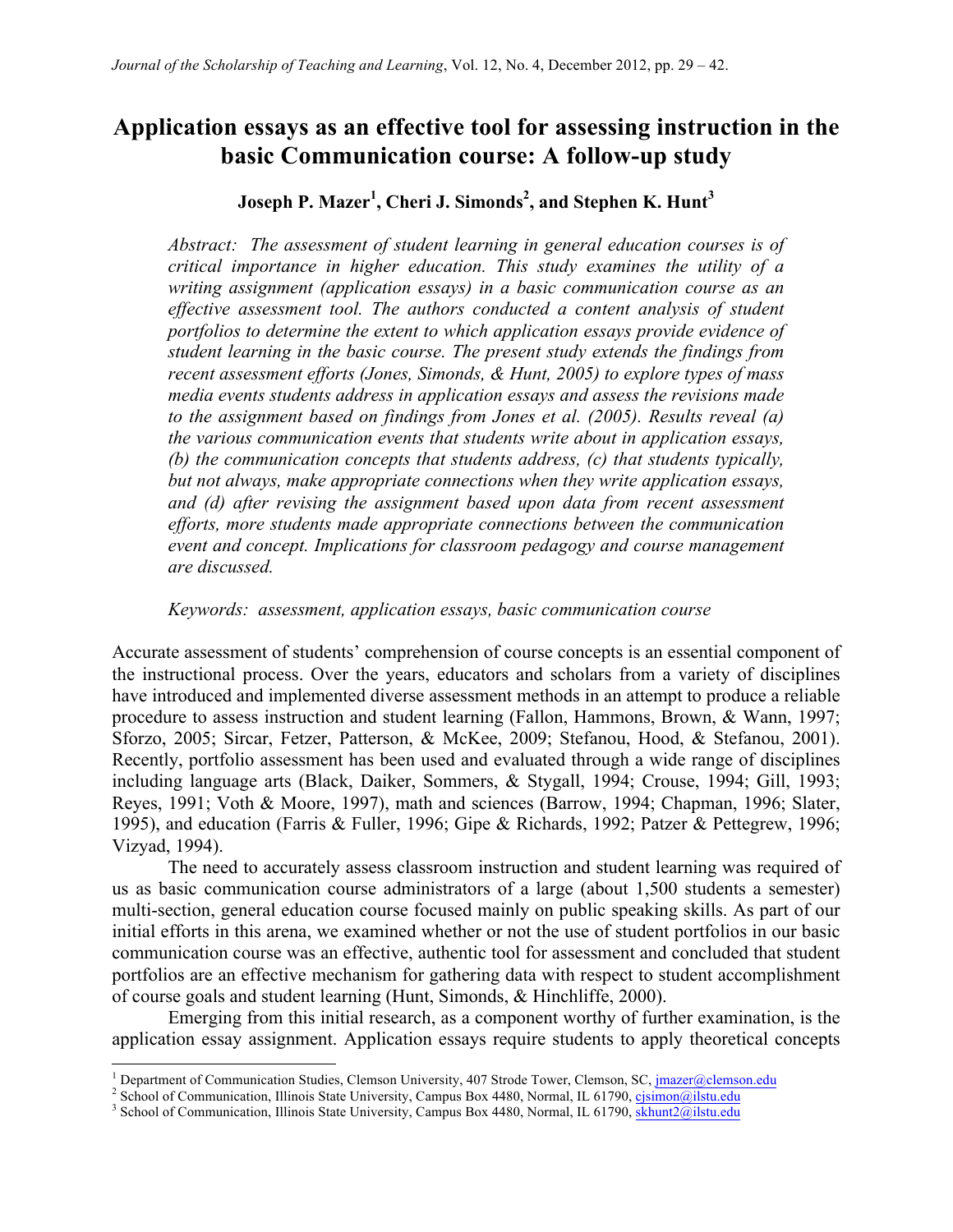they learn in the basic communication course to communication events they experience in the "real world." This assignment asks students to write a one-page paper, describe a particular communication event in their life, link it to a communication concept from the course material, and analyze how the event is related to the communication concept (Hunt et al., 2000). Typically, students are instructed to complete a series (three to five) of these theoretical application essays—focusing on a variety of course concepts—over the course of a semester.

Arguments have been advanced which support the use of application essay assignments as an effective tool for assessing instruction in the basic course. First, the application essays from our course have been used previously to assess critical thinking. Hunt et al. (2000) found that the application essay promotes student classroom participation by helping them apply concepts learned in the classroom to their own personal experiences. Hunt et al. (2000) conclude that application essays "allow teachers to assess each student's level of critical thinking by judging the description of the application essay, the link to the specified concept, and the analysis of each communication concept" (p. 93). It is reasonable to assume that if the application essay can be used to assess student critical thinking, it may also serve as an effective measure of student learning.

In a recent study (Jones, Simonds, & Hunt, 2005), we extended our initial assessment efforts (Hunt et al., 2000) to explore and solidify both the strengths and limitations of the application essay as an effective tool for assessing student learning in the basic communication course. In this recent assessment effort, we designed a coding instrument to record communication events (e.g., mass media, public speakers, one-on-one encounters), concepts (e.g., communication process, ethical communication, nonverbal communication), and appropriate or inappropriate analysis of the event and concept in 369 application essays. In our analysis of communication events, we found that the vast majority of application essays ( $n =$ 155, 42%) analyzed communication in the mass media. This was followed by one-on-one encounters ( $n = 61$ , 16.5%), public speakers ( $n = 34$ , 10.6%), classroom examples ( $n = 35$ , 9.5%), and the students' own speeches  $(n = 31, 8.4\%)$ .

In order to simplify our analysis of communication concepts, we collapsed student responses into the five major units of the course: immersion, message clarity, message responsiveness, persuasion, and synthesis. This allowed us to identify points in the semester where students wrote the majority of application essays. Students wrote 123 application essays (33.3% of the total) addressing topics (e.g., communication process, critical thinking, and ethical communication) in the immersion unit—a unit in which students begin to identify critical elements present in most communication situations and begin to establish criteria for recognizing communication competence.

In the message clarity unit, students practice creating messages, develop skills in producing concise, well-formed, and listener-adapted messages, and practice skills in listening for the main points of messages to separate the content of the message from biases of the speaker. Students wrote 121 application essays (32.8% of the total) addressing topics (e.g., audience analysis, language, delivery) in this unit.

Students wrote 35 application essays (9.5% of the total) addressing topics (e.g., group communication, cultural diversity, listening, and managing conflict) in the message responsiveness unit—which emphasizes the related functions of perspective-taking, empathy, seeking and providing comfort and social support, managing conflict, and moving competently through the various group roles that facilitate the decision-making process.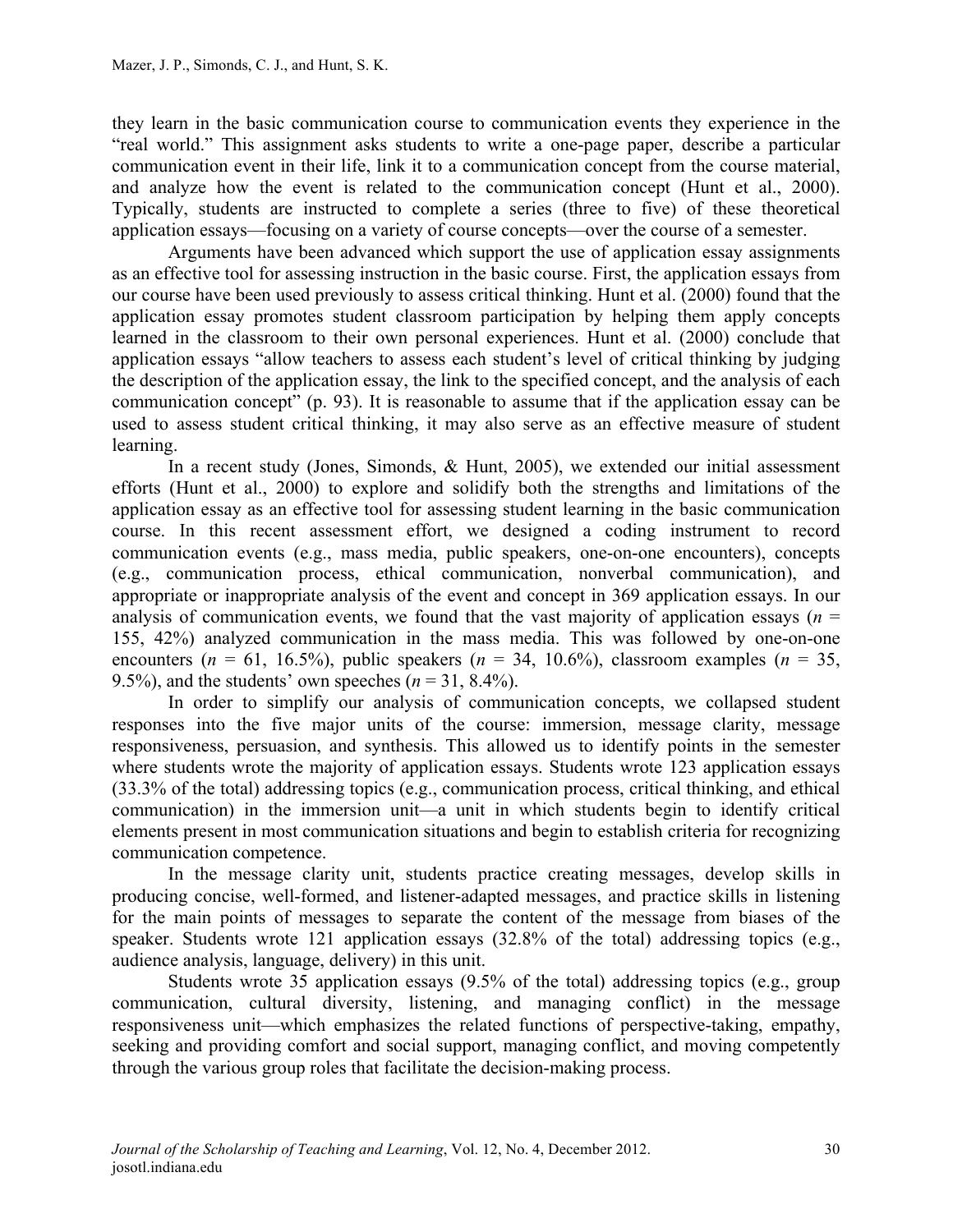The persuasion unit is designed to help students understand the persuasive process, both as speakers who wish to influence others and as listeners who wish to resist persuasive attempts when necessary. Students wrote 32 application essays (8.7% of the total) addressing topics (e.g., ethos, pathos, logos) in this unit. Students wrote two application essays (.5% of the total) addressing topics in the synthesis unit, a segment of the course that provides students with the opportunity to synthesize and reflect upon what they have learned and experienced throughout the semester.

We found that students typically, but not always, made appropriate connections between the communication event and concept in their application essays. We found that some students established no clear link in 22.8% (*n* = 84) of the application essays. More importantly, our analysis revealed that some students advanced an incorrect/inappropriate link between the communication event and course concept 6.5% (*n* = 24) of the time. Indeed, this was a troubling trend. We argued that one possible reason this trend began to develop was due to the application essay assignment instructions being unclear and inconsistent for the students throughout the semester. To rectify this apparent problem, we made significant changes to the instructions for the application essay (See Appendix A).

The students in this sample focused the bulk of their attention on the first two units of the course (immersion and message clarity). This finding was troubling for several reasons. Initially, less than 10% of the application essays dealt with the concepts presented in the message responsiveness unit. This was problematic because it is in this unit that students read about, discuss, and develop an understanding of cultural diversity, listening, and conflict management. The fact that fewer students wrote application essays on these topics did not necessarily mean that they did not develop an appreciation for these topics; however, it did suggest that many students were possibly missing a valuable opportunity to extend the learning occurring in the classroom. This pattern also held for the persuasion unit. Again, it appeared that students were not taking full advantage of the application essay as a vehicle for extending learning opportunities regarding persuasive communication. To address this issue, we revised the instructions for the application essay assignment (See Appendix A).

We argued that because so many application essays were concentrated at the start of the semester instructors might not have been doing enough to reinforce to students that they should be writing application essays. Specifically, instructors may have been focusing on the importance of the application essay assignment early in the semester and then turned their attention to other course assignments such as the group and persuasive speeches. This finding suggested a need to better train instructors in terms of having the students write application essays on all of the major units of the course. As course directors, we encouraged instructors to make specific application essay assignments during these units and explain the assignments using the instruction sheet (See Appendix A).

The present study extends our most recent assessment efforts (Jones et al., 2005) to explore the types of mass media events students address in application essays. We also assess the revised assignment instruction sheet that encourages students to complete application essay assignments throughout the course units and explain how to go about making stronger connections between course concepts and communication events. The following research questions guided our efforts in this study:

- RQ<sub>1</sub>: What communication events do students write about in the application essays?
- RQ<sub>2</sub>: What types of mass media do students address in the application essays?
- RQ<sub>3</sub>: What communication concepts are students addressing within the application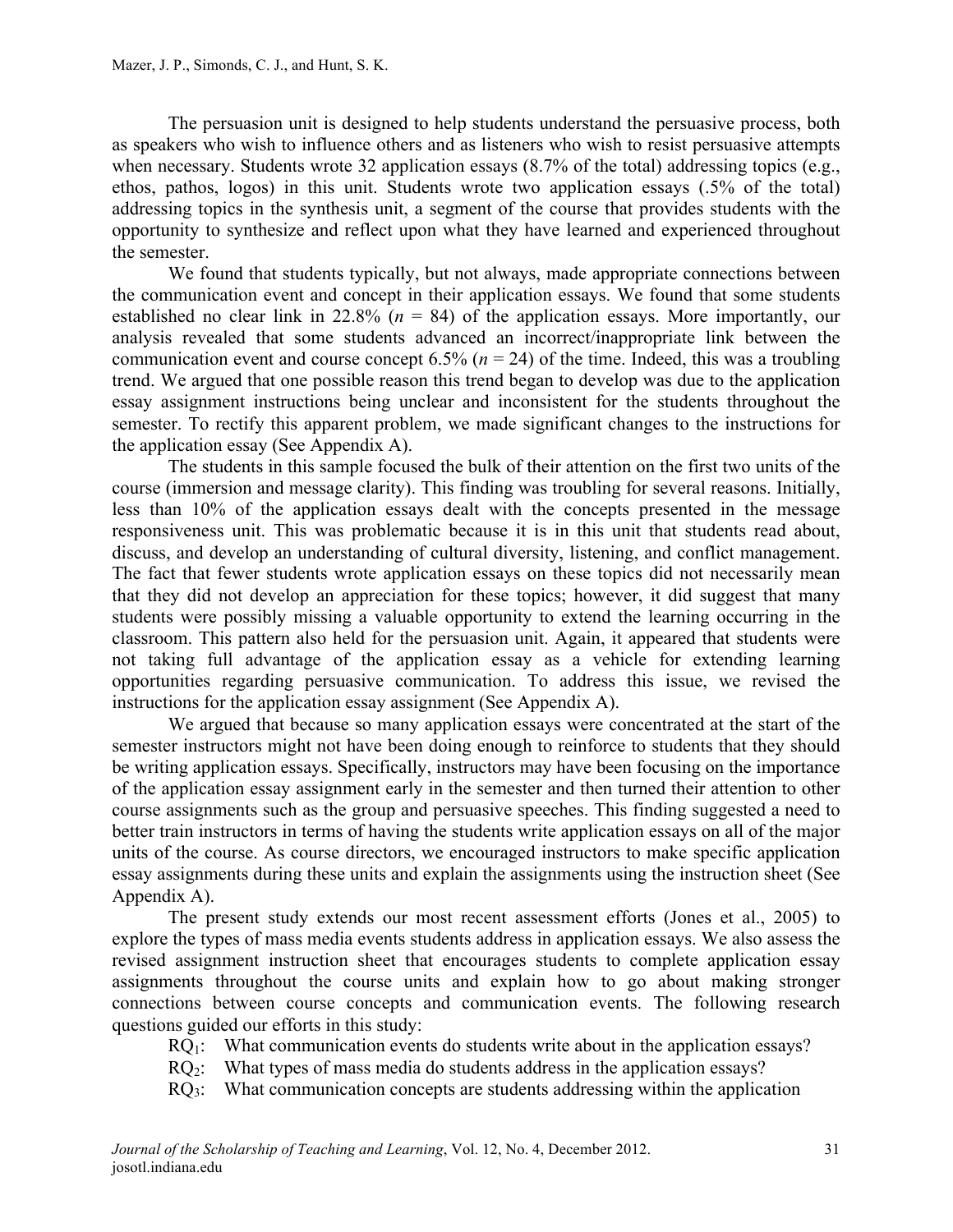essays?

RQ<sub>4</sub>: Are students making appropriate connections between communication events and communication concepts in the basic communication course?

## **I. Method.**

### *A. Sample.*

We extracted 115 application essays from a set of student portfolios. The portfolios for this data set were collected at the end of the fall semester at a large midwestern university. We extracted from the portfolios a systematic random sample of student application essays for each instructor. Students voluntarily submitted their portfolios and signed informed consent forms.

#### *B. Category Definitions.*

To answer the three research questions, we utilized the same coding instrument from Jones et al. (2005). This coding instrument was used to record communication events, concepts, and appropriate or inappropriate link analysis. We scanned each essay and generated a list of every possible category for communication events and concepts. For example, communication events included mass media (internet, magazines, movies, radio, and television), classroom examples, live entertainment, one-on-one encounters, public speakers, special events speeches, and selfanalysis. Concepts included, but were not limited to audience analysis, communication apprehension, communication process, critical thinking, ethical communication, persuasion, small group processes, nonverbal communication, and visual aids.

#### *C. Procedures.*

We trained three coders who were graduate teaching assistants for the course. Each coder then independently analyzed 12 essays from the sample to assess intercoder reliability. Based on Pearson's R formula, overall reliabilities were .1. Upon completion of the coding for the entire sample, we calculated frequency counts and percentages to answer our research questions.

#### **II. Results.**

The purpose of this study was to extend our most recent assessment efforts (Jones et al., 2005) to explore the use of application essays as a formative assessment tool in the basic communication course. By using frequency distributions, we determined (a) the various types of communication situations that students in this study wrote about in their application essay assignment, (b) the concepts the students applied to these communication situations, (c) that students in this study typically, but not always, made appropriate connections when they wrote application essays, and (d) after revising the assignment based upon data from our most recent assessment efforts, more students made appropriate connections between the communication event and concept in the present study.

The first research question examined the communication situations that students wrote about in their essay assignments. Specifically, we were interested in what situations or events were commonly written about in the essay assignments (see Table 1). The vast majority of essay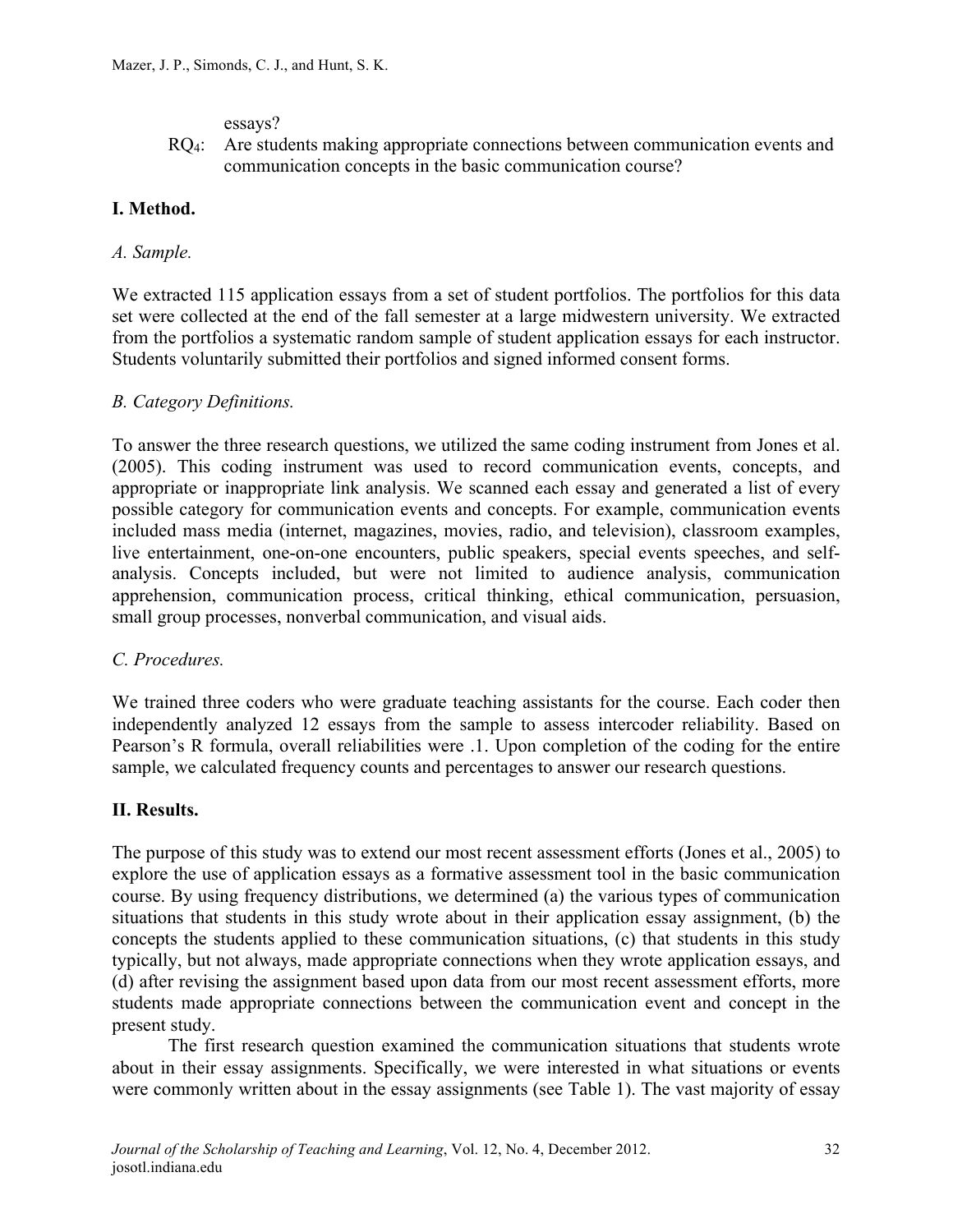assignments (*n* = 36, 31.3%) analyzed communication students observed in the mass media. This was followed by one-on-one encounters ( $n = 33, 28.7\%$ ), public speaker ( $n = 11, 9.6\%$ ), and the student's own speech ( $n = 7, 6.1\%$ ). We then extended the findings from Jones et al. (2005) by expanding on the mass media application essays (see Table 2). The second research question asked what types of mass media (*n* = 36, 31.3%) students addressed in the application essays. Of this 31.3%, we were interested in examining the frequency of each type of media. The vast majority of essay assignments ( $n = 24, 20.9\%$ ) analyzed a television show, followed by movies  $(n = 10, 8.7\%)$  and magazines  $(n = 1, .9\%)$ .

|                             | Frequency | Percent |
|-----------------------------|-----------|---------|
| <b>Classroom Examples</b>   |           | 5.2     |
| Live Entertainment          |           | 3.5     |
| Mass Media                  | 36        | 31.3    |
| Not Applicable              |           | -9      |
| One-On-One                  | 33        | 28.7    |
| Public Speaker              | 11        | 9.6     |
| <b>Small Group</b>          | 6         | 5.2     |
| <b>Student's Own Speech</b> |           | 6.1     |
| Other                       | 11        | 9.6     |
| Total                       | 115       |         |

**Table 1.** Application essay communication events.

#### **Table 2.** Type of media used in application essays.

|             | Frequency | Percent |
|-------------|-----------|---------|
| Not Present | 79        | 68.7    |
| Internet    |           | -9      |
| Magazine    |           | -9      |
| Movies      | 10        | 87      |
| Television  | 24        | 20.9    |
| Total       | 115       | 100.0   |

Research question three addressed the communication concepts students wrote about in their application essay assignments. We identified 29 different concepts students utilized throughout the course of the semester (see Table 3) and alphabetized the list to simplify the process for the coders. Analysis revealed that students tended to write more application essays in certain units in the course,  $\chi^2(3) = 27.27$ ,  $p < .05$ . Students wrote 48 application essays (41.7% of the total) in the immersion unit on topics such as the communication process ( $n = 10, 8.7\%$ ), perception ( $n = 9, 7.8\%$ ), and critical thinking ( $n = 7, 6.1\%$ ); 16 application essays (13.9% of the total) in the message clarity unit on delivery  $(n = 6, 5.2\%)$  and visual aids  $(n = 4, 3.5\%)$ ; 30 application essays (26.1% of the total) in the message responsiveness unit on topics such as small group roles ( $n = 10$ , 8.7%) and stereotypes ( $n = 6$ , 5.2%); and 20 application essays (17.4% of the total) in the persuasion unit on audience centeredness ( $n = 8, 7.0\%$ ), pathos ( $n = 4, 3.5\%$ ), ethos ( $n = 3, 2.6\%$ ), and logos ( $n = 2, 1.7\%$ ).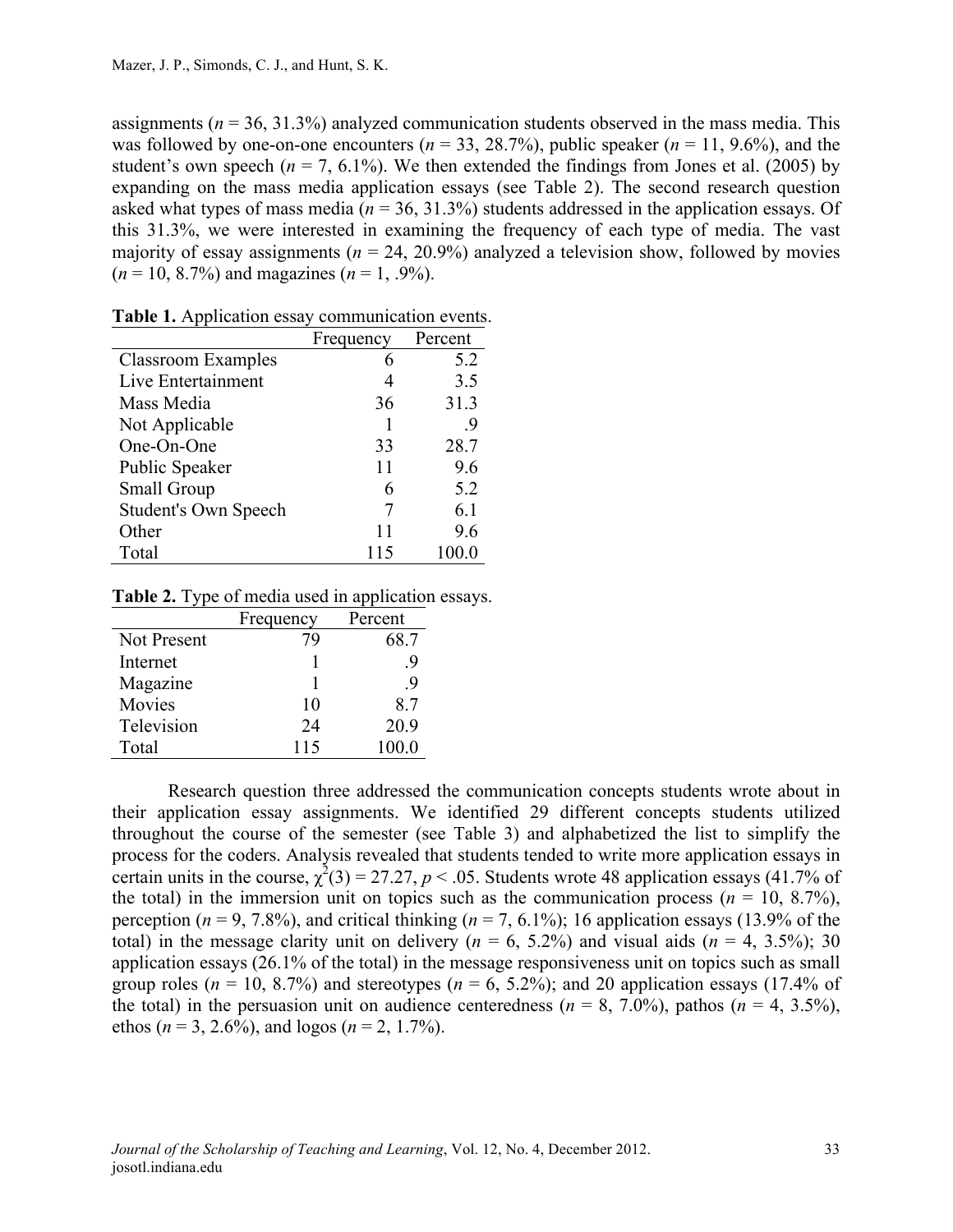|                              | Frequency      | Percent |
|------------------------------|----------------|---------|
| <b>Immersion Unit</b>        |                |         |
| <b>Communication Process</b> | 10             | 8.7     |
| Perception                   | 9              | 7.8     |
| <b>Critical Thinking</b>     | 7              | 6.1     |
| <b>Ethical Communication</b> | 6              | 5.2     |
| Credibility                  | $\overline{4}$ | 3.5     |
| Communication Apprehension   | 3              | 2.6     |
| Frame of Reference           | $\overline{2}$ | 1.7     |
| Self-Concept                 | $\overline{2}$ | 1.7     |
| Self-Image                   | $\overline{2}$ | 1.7     |
| Nonverbal Communication      | $\mathbf{1}$   | .9      |
| Plagiarism                   | 1              | .9      |
| Self-Esteem                  | $\mathbf{1}$   | .9      |
| Subtotal                     | 48             | 41.7    |
| <b>Message Clarity Unit</b>  |                |         |
| Delivery                     | 6              | 5.2     |
| <b>Visual Aids</b>           | $\overline{4}$ | 3.5     |
| Evidence                     | $\overline{2}$ | 1.7     |
| Language                     | $\overline{2}$ | 1.7     |
| Problem-Solution Order       | $\mathbf{1}$   | .9      |
| Main Points                  | 1              | .9      |
| Subtotal                     | 16             | 13.9    |
| Message Responsiveness Unit  |                |         |
| <b>Small Group Roles</b>     | 10             | 8.7     |
| Small Group (general)        | 7              | 6.1     |
| Stereotypes                  | 6              | 5.2     |
| Listening                    | 4              | 3.5     |
| <b>Cultural Diversity</b>    | 3              | 2.6     |
| Subtotal                     | 30             | 26.1    |
| Persuasion Unit              |                |         |
| <b>Audience Centeredness</b> | 8              | 7.0     |
| Pathos                       | $\overline{4}$ | 3.5     |
| Ethos                        | $\mathfrak{Z}$ | 2.6     |
| Monroe's Motivated Sequence  | $\overline{c}$ | 1.7     |
| Logos                        | $\overline{2}$ | 1.7     |
| Persuasion                   | $\mathbf{1}$   | .9      |
| Subtotal                     | 20             | 17.4    |
| Other                        | 1              | .9      |
| Total                        | 115            | 100.0   |

**Table 3.** Concepts used in application essays.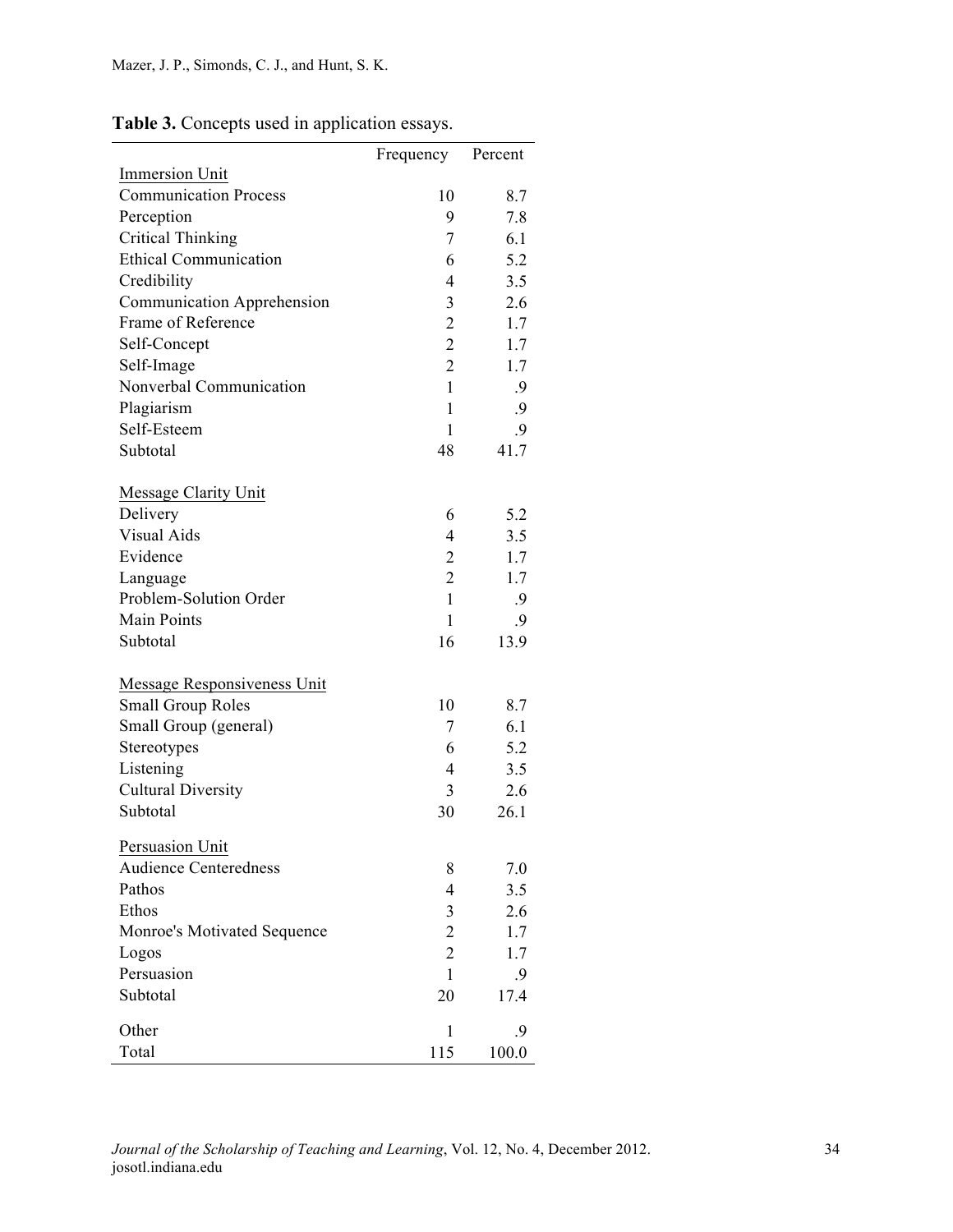The final research question examined whether students were making appropriate links in their application essay assignments. Coders were asked to make these determinations given their knowledge of the course terms. We determined that any essay with a score over 80% did an adequate job linking the event to the concept. In our course, an 80% is a B grade (above average). We found that  $63\%$  ( $n = 72$ ) of the participants in the present study made a direct link between the communication events and communication concepts. Strong and direct links are illustrated in the following application essay excerpts (see italics for language coded as a direct link):

#### *Example 1:*

We decided to play a game that Jason's little brother had gotten for Christmas: *Think Blot*. To summarize, the game incorporates inkblots that you would see if you went to see a psychologist. Each player has a minute to examine a picture and write down every possible person, activity, place, or item that they can see in the inkblot shown. After a minute, each player shares something he or she was able to see in the picture; if another person saw the same thing, each receives a point. If only one player sees an object, he or she has to get the other players to see it, and then he or she receives two points.

We all played the same game, the four of us using our imaginations to see as many different objects as possible in the same picture. This game relates to our discussion in class on Friday, January 25, concerning perception, and more specifically subjective perception. As stated in the text, "perception is the process of becoming aware of objects and events from the senses" (Lucas, 2004, p. AA-6). To add, perception is subjective because we interpret what we sense and make it our own; in turn, adding and subtracting what we see, hear, smell, and touch. More specifically, subjective perception is giving our own, uniquely constructed meaning to stimuli. *My experience playing Think Blot is an example of subjective perception, because we were each viewing the same picture, yet had our own interpretations of it. We did not just see a generic interpretation of the*  inkblot and say that we saw a spot on a page, but rather we also tied in the elements of *closure and figure and ground to see figures. This could also make Think Blot interpretative stimuli, because it uses a blend of internal states and external stimuli to interpret the inkblot. The differences in our perceptions also deal with our backgrounds, experiences, and also our states of mind. For example, while we were playing, I kept seeing food (i.e. an apple), which could have been because I was hungry at the time. Also, I was the only girl playing, so the males would see more masculine objects such as guns and knives, and I would see them as a golf club or candlestick.*

#### *Example 2:*

In the middle of watching *Boston Public*, one of my favorite television shows, a commercial for The Gap came on the screen. Sarah Jessica Parker, an actress famous for her role in the television show *Sex and the City*, appeared in the commercial. She was dressed very nicely in khaki capris, pink tee shirt, and matching shoes. Her hair was curled, and when she smiled her teeth literally sparkled. In this commercial Sarah Jessica Parker was singing a new interpretation of the Broadway song "Enjoy Being a Girl."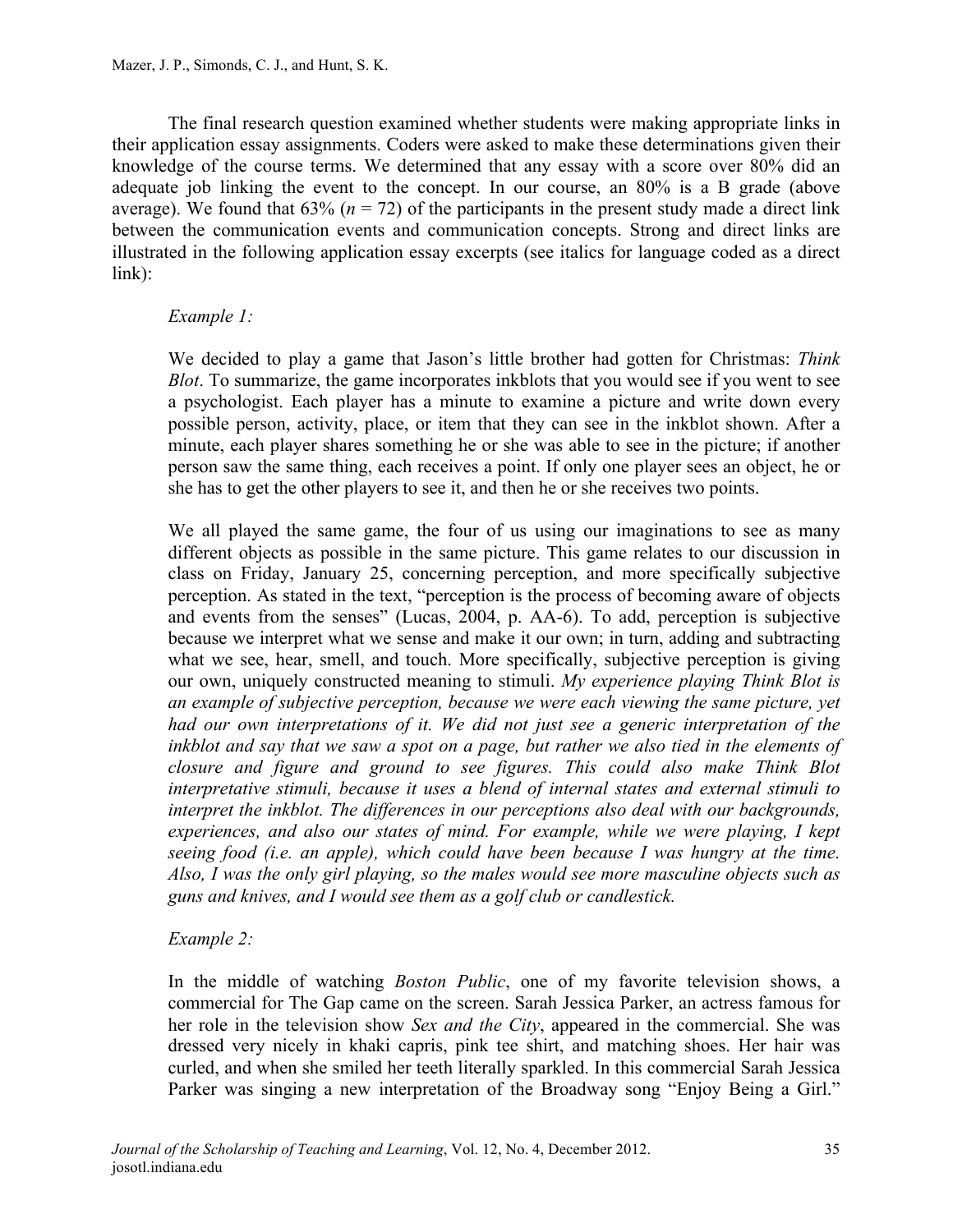While she was singing, Sarah was running up and down the aisles of The Gap store, picking up every item she could and dropping it into her cart. In an instant, many other girls joined her in the store, and started singing and shopping as well. The commercial finally ended with Sarah saying that every girl should shop at Gap.

This commercial frightened me because it was so corny. After watching the advertisement, I noticed that the commercial had many different fallacies in it. The first fallacy I noticed was the bandwagon fallacy. The bandwagon fallacy "invites you to join the group and do something because everyone is doing it" (Lucas, 2004, p. FF-84). *The Gap used this fallacy by including many different girls at the end of the advertisement. By adding in so many girls at the end of the commercial, a teenage girl watching the advertisement may be compelled to drive to The Gap and buy some clothes. She would feel the need to do that because all the cool girls on the commercial were doing the same thing.* In addition, I also noticed this commercial had the appeal to authority fallacy. The appeal to authority fallacy "occurs when a person offers information that is outside his or her area of expertise" (Lucas, 2004, p. FF-85). *The Gap commercial used this fallacy by having Sarah Jessica Parker tell every girl to shop at Gap. Sarah Jessica Parker is an*  actress, not a fashion consultant, so it is ridiculous that she is telling other people what *clothes to buy.*

Application essay assignments with a score less than 80% and all essays without scores were analyzed as to why an appropriate link was not made. That data indicates that students in this study typically, but not always, made appropriate connections between the communication situation and the course concept (see Table 4). We found that of the 49 students who scored 79% or lower, some students  $(n = 24, 21\%)$  established no clear link between the communication situation and concept (see Table 5). This finding highlights an important improvement from the Jones et al. (2005) study, which revealed that 25% failed to link the communication event to the course concept. A weak link is illustrated in the following application essay excerpt (see italics for language coded as a weak link):

This past weekend I went home for my sister's sixteenth birthday party. At the party, my three year old cousin, Sam, was just discovering that people have last names. He went from person to person asking, "What is your last name?" Then he would stand there and repeat it and say, "neat." Finally my grandma asked Sam what his last name was. He said, "My name is Samuel Boeckman-get-over-here-right-now!" Everyone thought this was hilarious, but Sam was confused. After all, your "last" name was the one someone said last when they addressed you, right?

Actually, this is not true, but to three year old Sam, this was what he understood the term "last name" to mean. Last Tuesday, September  $29<sup>th</sup>$ , we had a class discussion about the meaning of words and discussed how meanings were in the minds of people. Sam's confusion is a perfect example of what we discussed. *In class, we talked about how words have different meanings for different people. Since Sam is only three, the word "last" to him means something different than it would to an older person. Based on Sam's experience as a little boy, the term "last" has different meaning.*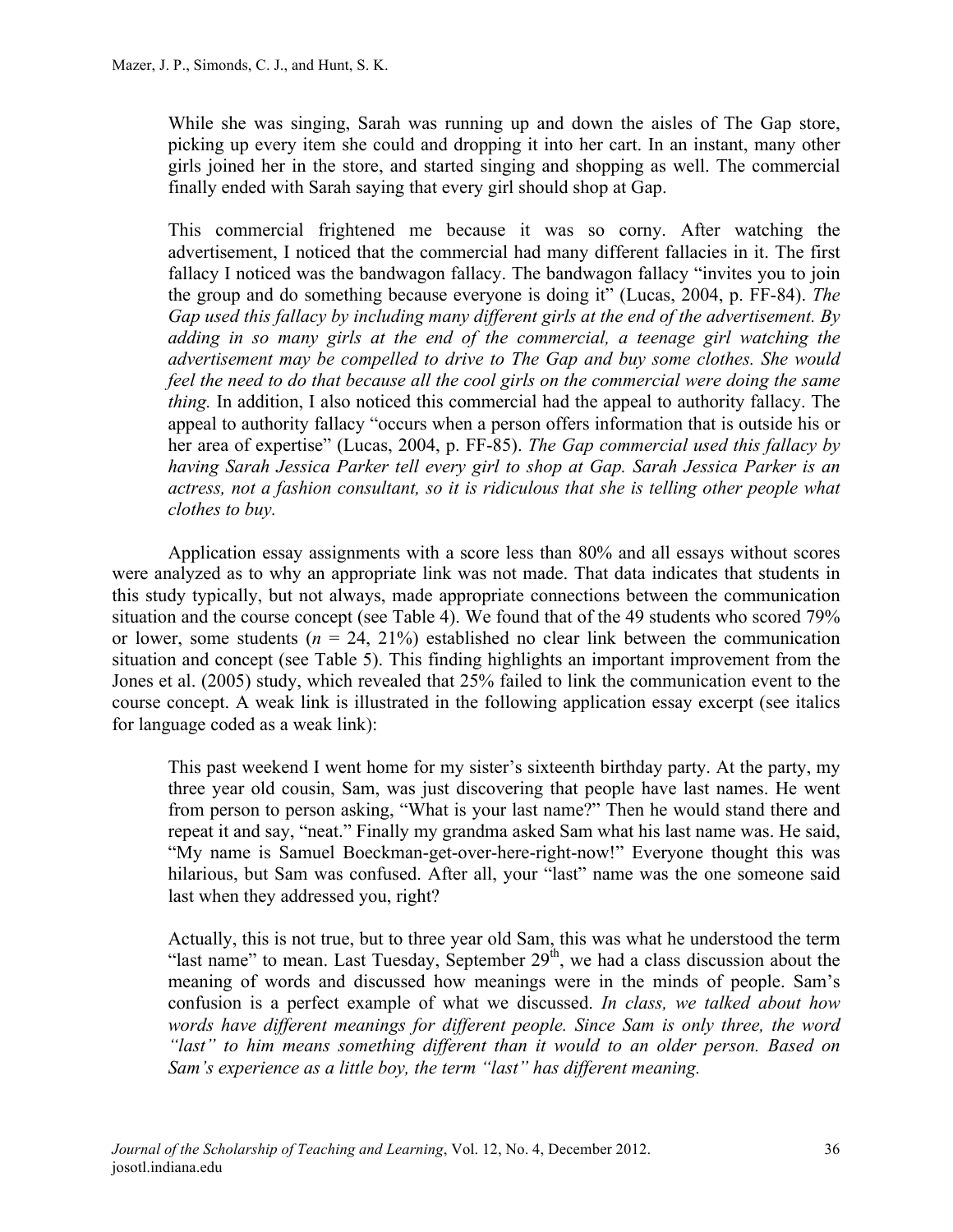|          | Frequency      | Percent |
|----------|----------------|---------|
| 60       | 3              | 2.6     |
| 65       | $\overline{2}$ | 1.7     |
| 68       | $\mathbf{1}$   | 9.      |
| 70       | 7              | 6.1     |
| 73       | $\overline{2}$ | 1.7     |
| 75       | $\overline{4}$ | 3.5     |
| 78       | 1              | .9      |
| 80       | 13             | 11.3    |
| 83       | 1              | 9.      |
| 85       | 6              | 5.2     |
| 88       | $\overline{2}$ | 1.7     |
| 90       | 16             | 13.9    |
| 93       | 1              | 9.      |
| 95       | 6              | 5.2     |
| 98       | $\overline{2}$ | 1.7     |
| 100      | 25             | 21.7    |
| No score | 29             | 20.0    |
| Total    | 115            | 100.0   |

**Table 4.** Application essay scores.

|  |  | Table 5. Reasons for poor application of concepts in application essays. |
|--|--|--------------------------------------------------------------------------|
|  |  |                                                                          |

|                            | Frequency | Percent |
|----------------------------|-----------|---------|
| accurate link              |           | 18.4    |
| poor link                  | 24        | 49.0    |
| format/grammar             | 5         | 10.2    |
| citation/reference page    |           | 12.2    |
| instructor preference      |           | 20      |
| missing definition of term | 4         | 8.2     |
| Total                      | 49        |         |

Additional low scores (i.e., scores less than 80%) reflected other problems such as: an accurate link but no score to determine this  $(n = 9, 18.4\%)$ , incorrect citations/references  $(n = 6, 18.4\%)$ 12.2%), formatting/grammar errors  $(n = 5, 10.2\%)$ , inaccurately defining the communication concept ( $n = 4$ , 8.2%), and issues related to instructor preference ( $n = 1, 2\%$ ).

## **III. Discussion.**

Since our initial investigation of student portfolios in the basic communication course (Hunt et al., 2000), we were able to analyze the effectiveness of various course assignments, including application essays (Jones et al., 2005). In the present study, we were able to determine the various communication events that students wrote about in application essays, the concepts that students addressed, and that students typically, but not always, made appropriate connections when they wrote application essays. Although students wrote about a wide range of communication events, the majority of them addressed communication in the mass media. This finding is not surprising given the pervasiveness and accessibility of the mass media. Although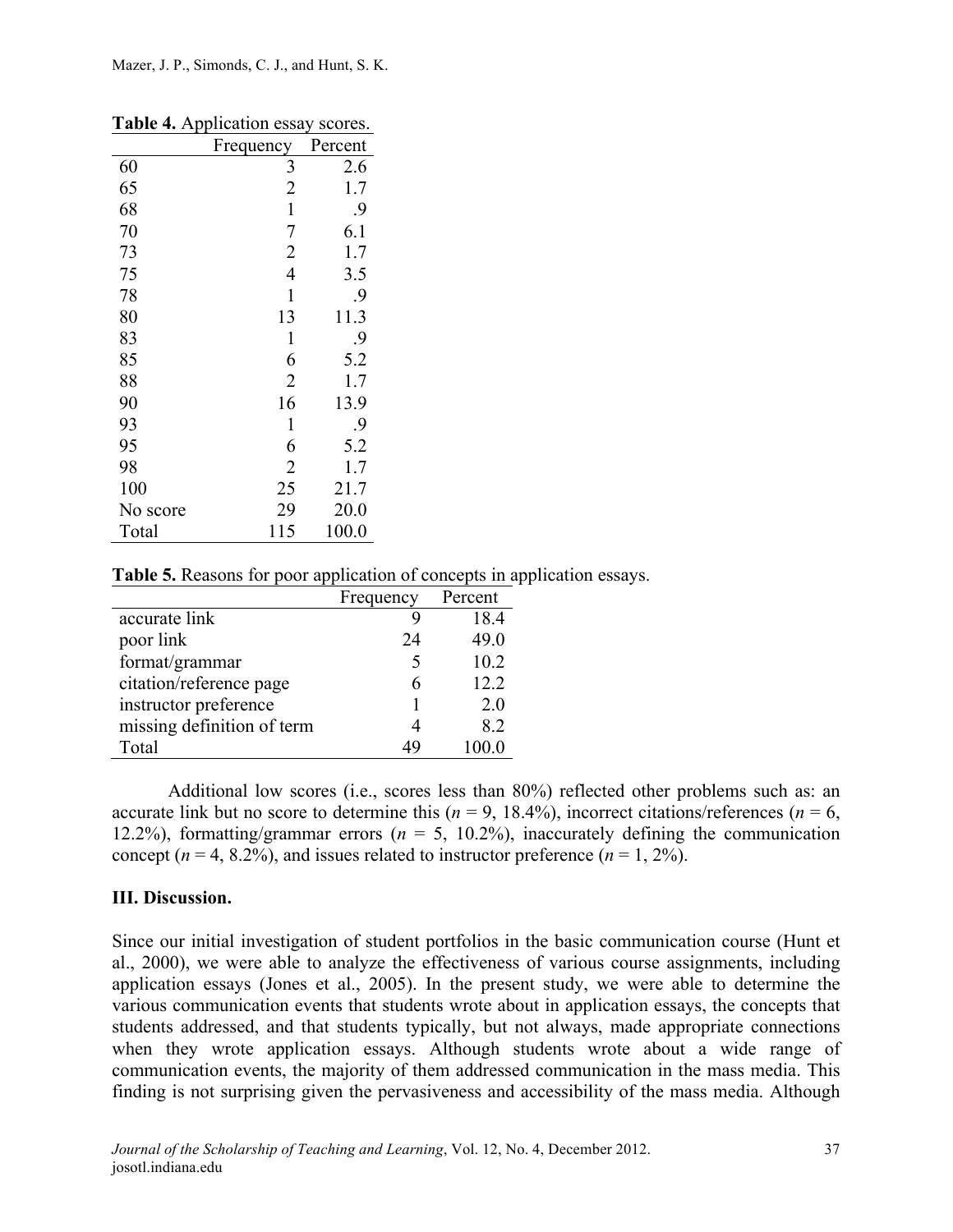this finding is not inherently problematic, it does raise a level of concern in terms of context richness. In other words, we feel that students should grow to develop an appreciation for a wide range of communication contexts. If they devote too much attention to the mass media, they may not develop a full appreciation for other contexts. On the other hand, we found that students often critically reflect on their mass media experiences. This can be interpreted in a positive light given course goals that ultimately ask students to be more critical consumers of the information they are exposed to. This suggests that instructors should consider monitoring the contexts that students write about in the basic course to ensure that they capitalize on the potential for this assignment to have students critically reflect on multiple contexts of communication.

Our recent assessment efforts (Jones et al., 2005) revealed that approximately 18.2% of the application essays focused on concepts from the message responsiveness and persuasion units. We found a notable improvement in the present study where more students wrote about communication concepts from the message responsiveness (26.1%) and persuasion (17.4%) units (see Table 3 for a detailed list). This finding suggests that our revisions to the application essay assignment—including our suggestions during instructor training—were successful in encouraging students to apply communication concepts from all units in the course to real life experiences.

One limitation of the application essay is that it can be difficult to compare students across multiple sections of a large general education course. For example, the application essays analyzed here were often worth different points and even the details of the assignment differed by instructor. However, this too is valuable assessment information for course directors and has been utilized to build a more standardized curriculum.

The findings from Jones et al. (2005) revealed a troubling trend that was occurring with the students—that is, approximately 25% of the students failed to make a direct link between communication events and course concepts. One possible reason this trend began to develop may be due to the application essay assignment instructions being unclear and inconsistent for the students throughout the semester. To rectify this apparent problem, we made significant changes to the instructions for the application essay (See Appendix A). In the present study, participants were exposed to the following revisions. First, students were provided a detailed description and model examples of an application essay for them to reference while completing their own assignments. Additionally, we trained instructors to describe the assignment in a thorough and consistent manner and to make reference to possible application essays throughout the semester. As a result of our revisions to the assignment based upon data from Jones et al. (2005), 63% (*n* = 72) of the participants made a direct link between the communication events and communication concepts. While the present study was not conducted on such a large scale as Jones et al. (2005), a majority of the 115 essays we analyzed in the present study  $(n = 72, 63%)$  accurately identified and linked the communication concept to the communication event. In fact, the data revealed that only 21% percent of the sample  $(n = 24)$ , as opposed to 25% in Jones et al. (2005), did not make accurate links between communication events and communication concepts. This finding indicates that the revisions we made to the application essay assignment appear to explain the assignment more effectively for students. In addition, by revising course instructor training efforts we have rectified potential uncertainties that teachers and students may have about the application essay assignment.

Finally, instructors might consider implementing written student application essays in their general education courses. If application essays are effective assessment tools of student learning within a basic communication course that focuses primarily on public speaking, then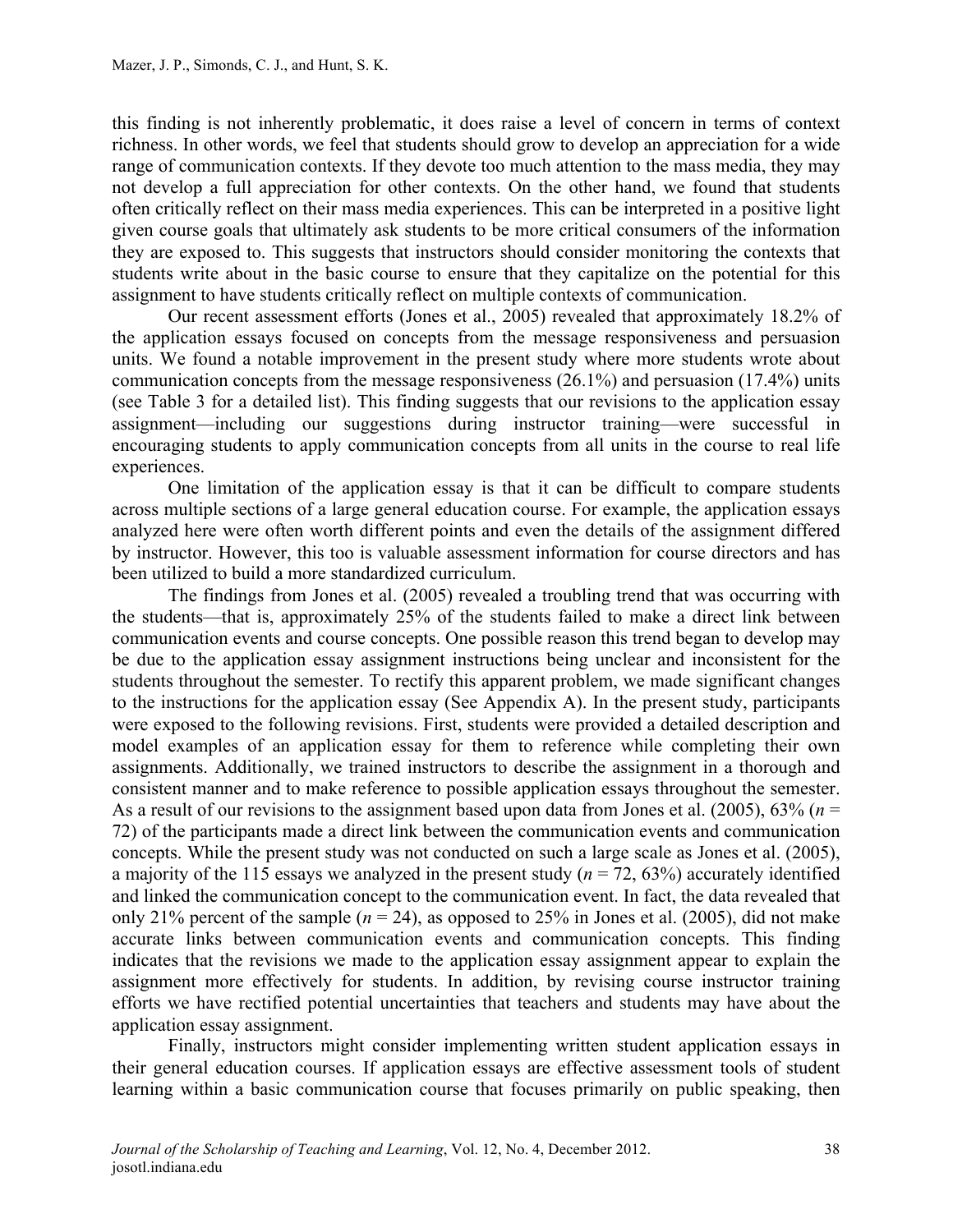application essays can be adapted successfully into any type of general education course. Given that general education courses often provide students with concepts and definitions related to the specific course content area, instructors can ask students to apply those concepts and definitions to life examples through the application essay assignment. For example, the instructor of a general education psychology course might ask students to apply concepts related to different personality types to real life examples. These experiences can provide students with opportunities to synthesize and apply course content to experiences outside of the classroom.

The present study is not without limitations. We have been able to demonstrate that a majority of the students are making accurate connections between course material and the communication events they are exposed to outside of the classroom. However, our analysis of these application essays stops short of demonstrating actual student learning. It could be that students make these connections without deeply understanding the course material. Also, it may be that students have different "gestation" periods for fully realizing the applicability of the communication concepts they are exposed to in the basic course. In fact, we often have students come back to us, in some cases several semesters after taking the course, to express that they finally understand how useful the application essay assignment was in helping them see the relevance of the communication theories and principles discussed in the basic course. This suggests that we as basic course directors should employ a multi-method, multi-tool approach to the assessment of course goals and student learning. A comprehensive assessment plan should include psychometric measures as well as more authentic indicators of student performance like student portfolios. Indeed, in the present study, a smaller percentage of students (21%) failed to make strong connections between course concepts and life experiences compared to students in the prior study (25%). While this difference may appear marginal, the noted improvement in students' ability to make direct connections between course content and life experiences highlights the importance of longitudinal assessment in multi-section courses. Longitudinal data can garner information from students who—after completing the basic course—begin to more fully realize the applicability of communication concepts. By analyzing all of this data holistically, we can begin to capture a better image of student performance and better assess the short and long term implications of the application essay assignment. In many ways, the application essay assignment discussed here is just one part of the overall assessment picture.

Overall, the present study provided insights into the assessment of our course. The research indicated a need for change in several areas of course delivery as illustrated in Jones et al. (2005). Initially, the fact that so many students had difficulty making accurate links in the application essays indicated a need to clarify the assignment. As a result, we developed an assignment sheet clearly outlining the details of the assignment with model examples for students to follow (see Appendix A) as analyzed in the present study. The findings from Jones et al. (2005) indicated a need for us to reinforce the importance of the assignment to all instructors to ensure that students have the opportunity to write about course concepts in each of the major units of the course. In a similar vein, the data indicated a pressing need for us to direct the instructors to require students to write about the content delivered in the message responsiveness and persuasion units. This information has been incorporated into our training of course instructors. Our findings from the present study indicate that our revisions to course delivery were effective in helping students make direct linkages between course content and real life situations. Notably, recent advances in communication technology can provide students with a plethora of opportunities to demonstrate their understanding of course concepts. For instance,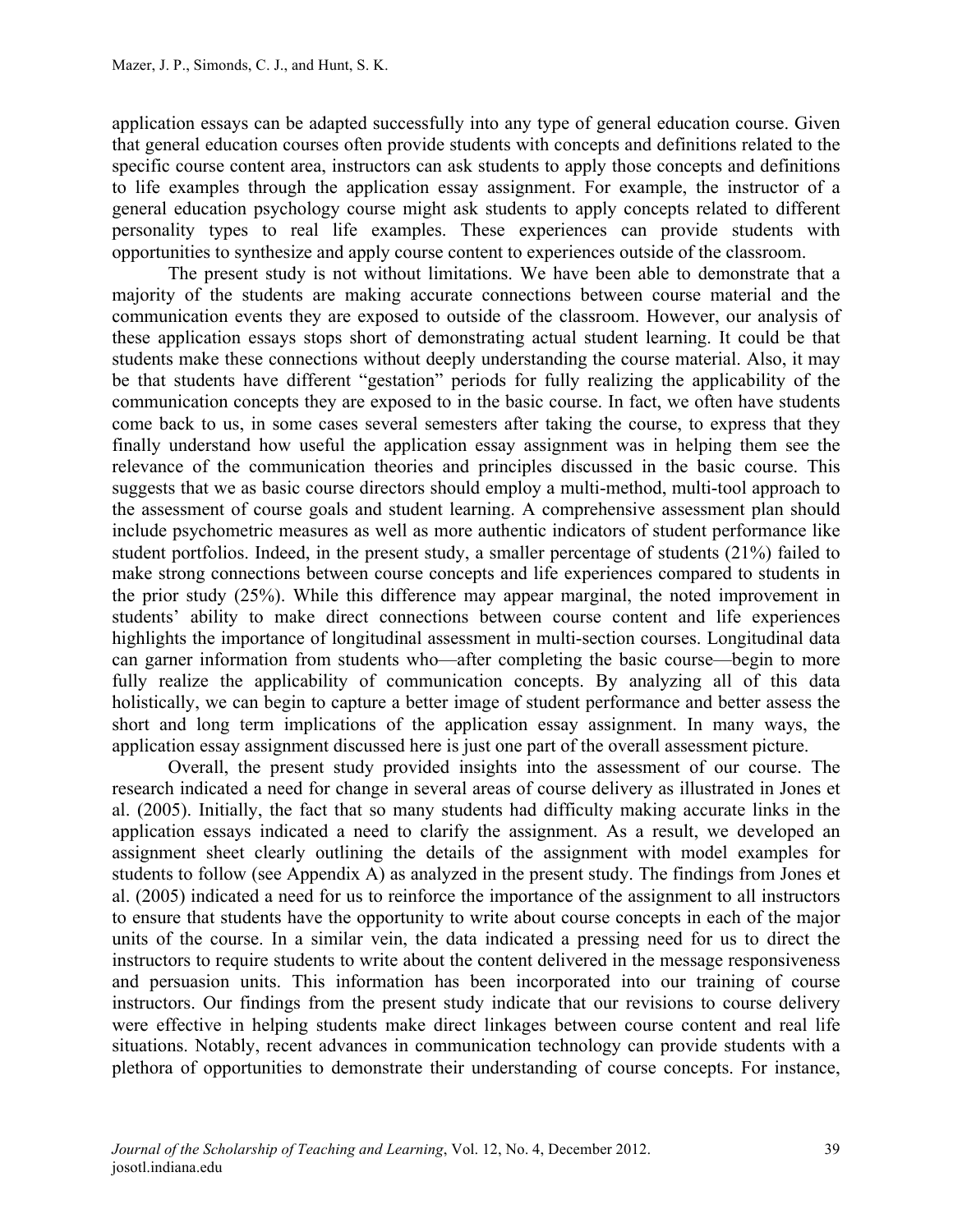students might link course content to their communication experiences through social media such as Facebook, Twitter, and other social networking venues.

Finally, this study was an exercise in the scholarship of teaching and learning. The data we analyzed were largely formative. In other words, we gleaned insights about what the students were learning in the course, but we also learned about areas where we could improve course instruction. Future research might further explore how the application essays are linked to student achievement and learning outcomes. Do students who make strong connections between course concepts and communication events (in the application essay) perform better on course exams? Obviously, this kind of assignment/assessment is not unique to the basic course. Teachers in other courses and disciplines can adapt both the assignment and the procedures for analyzing the data to their own unique requirements. Procedures such as those outlined in the current study are particularly relevant given the pressure educators are under to conduct assessment. Student application essays have wide applicability as a method not only to encourage student reflection, self-expression, and critical thinking, but also to assess program quality and the achievement of specific course goals.

## **Appendix 1. Application Essays**

#### **Description**

Application essays are opportunities to show how communication directly affects your life. They may include any phenomenon outside of class that are effective examples of course concepts discussed in class and throughout all units of the course. Application essays might include television shows, movies, newspaper articles, comics, guest speakers, personal conversations, etc. In a brief (one page) paper, you are to describe the application essay, link it to a communication concept, and analyze how the application essay is related to the communication concept.

## **Format**

Again, your paper should be one page long (typed and double spaced with no more than 1.25 inch margins and 12 point font). Your paper will contain two paragraphs:

- (1)the description of the application essay,
- (2) a link between the application essay and a communication concept, and an analysis of how the application essay is like the concept.

The first paragraph should discuss and/or describe the application essay in detail (who, what, where, when, how). As mentioned above, communication application essays can be anything from a sitcom episode to an article from a newspaper—exercise your imagination here. Basically, this first paragraph explains what happened, how it happened, and why you thought it happened. Just tell the story. Do not forget to cite where you found the application essay (if appropriate).

The second paragraph should identify ONE communication concept (reference class discussions or text material). The first sentence should link the application essay to ONE communication concept (i.e. the communication process model, ethics, listening, audience analysis, language,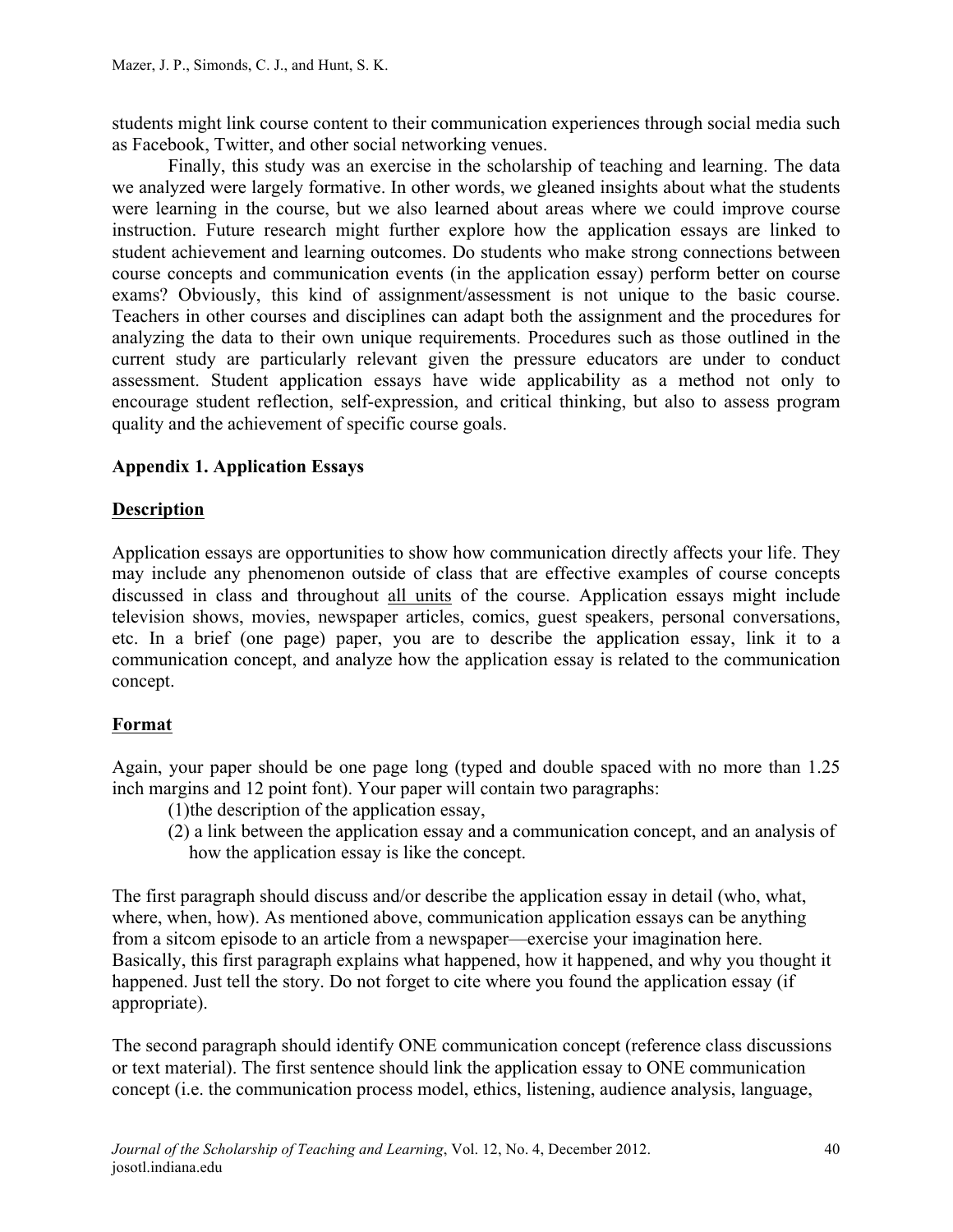delivery, small group communication, etc.); remember to cite where you found the communication concept (i.e. a particular portion of a class lecture, a concept in the textbook, etc.). Next, in the same paragraph, analyze the communication concept being discussed. This analysis should demonstrate that you have a mastery of

how the communication concept helps shape your understanding of the application essay or vise versa. Finally, illustrate why this interaction is important to your life. Provide strong support for your argument(s).

When appropriate, include the application essay with your paper.

Format

This paper is worth points and is part of your total portfolio grade. The following is my criteria for evaluation: Format (\_\_\_\_\_ pts), Writing (\_\_\_\_\_ pts), Description (\_\_\_\_\_ pts), Link (\_\_\_\_\_ pts), and Analysis (\_\_\_\_\_ pts). This is a formal writing assignment and should be treated as such. Please plan what you want to write and then follow through with complete, but concise sentences. In other words, do not "think" or "talk" on paper.

## **References**

Barrow, D.A. (1994). The use of portfolios to assess student learning. *Journal of College Science Teaching, 22*, 148-153.

Black, L. Daiker, D., Sommers, J., & Stygall, G. (1994). *New Directions in Portfolio Assessment*. Portsmouth, NH: Boynton/Cook Publishers.

Chapman, P. (1996). Journals: Pathways to thinking in second-year algebra. *Mathematics Teacher, 89*, 588-590.

Crouse, G.K. (1994). Meeting new challenges in the foreign language classroom. Paper presented at the Annual Central States Conference on the Teaching of Foreign Languages, Kansas City, MO. (ERIC Document Reproduction Service No. ED 378815)

Fallon, M.A., Hammons, J., Brown, S., & Wann, J.S. (1997). Continuous assessment plans: A model for implementation. *Journal on Excellence in College Teaching, 8*, 21-40.

Farris, P., & Fuhler, C. (1996). Using response journals with preservice teachers. *The Clearing House, 70*, 26-29.

Gill, K. (1993). Process and portfolios in writing instruction. *Classroom Practices in Teaching English, 26*, Urbana, IL: National Council of Teachers of English.

Gipe, J., & Richards, J. (1992). Reflective thinking and growth in novices' teaching abilities. *The Journal of Education Research, 86*, 52-57.

Hunt, S.K., Simonds, C.J., & Hinchliffe, L.J. (2000). Using student portfolios as authentic assessment of the basic communication course. *Journal on Excellence in College Teaching, 11,* 57-77.